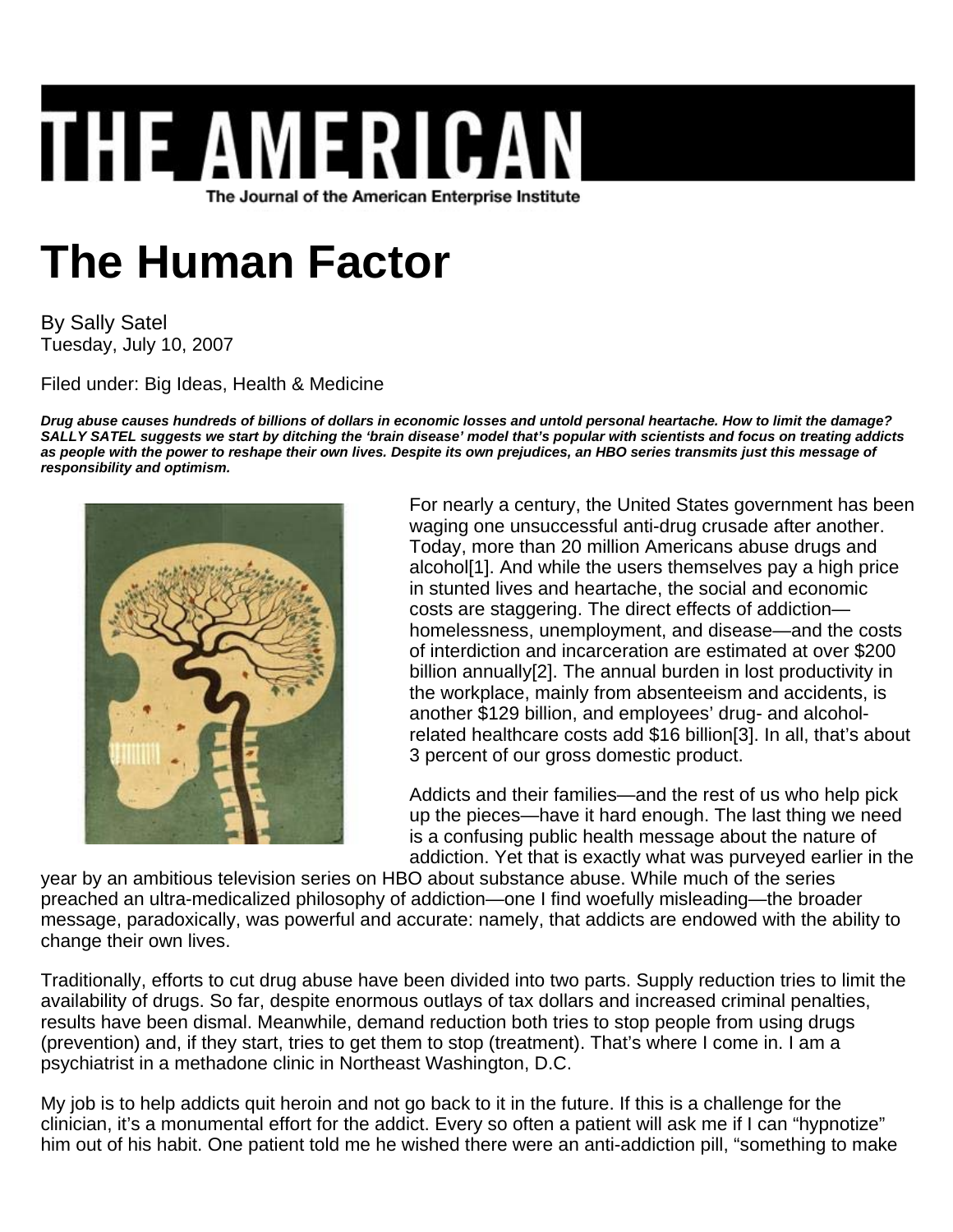me not want." Indeed, that is the timeless quest of troubled addicts everywhere: not to want. It comes as no news to them, however, that recovery is very much a project of the heart and mind. Nor is it news that recovery is attainable.

This is why I chafe at the conventional scientific wisdom about addiction: namely, that it is "a chronic and relapsing brain disease."[4] This view is much heralded by the National Institute on Drug Abuse, or NIDA, part of the National Institutes of Health. NIDA is funded at slightly over \$1 billion a year and carries enormous authority on Capitol Hill, among grant-seeking scientists, and in medical schools. The "brain disease" idea is promoted at major rehab institutions such as the Betty Ford Center and Hazelden[5]; it is now a staple of anti-drug education in high schools and in counselor education. And, of course, lawyers play fast and loose with the brain disease rhetoric in courtrooms[6].

The brain disease concept sends a perilous public health message. First, it suggests that an addict's condition is amenable to a medical cure (much as pneumonia is cleared with antibiotics). Second, it misappropriates language more properly used to describe conditions such as multiple sclerosis or schizophrenia—afflictions that are neither brought on by the sufferer himself nor modifiable by his desire to be well. Third, it carries a fatalistic theme, implying that users can never free themselves of their drug or alcohol problems.

The brain disease rhetoric also threatens to obscure the vast role of personal agency in perpetuating the cycle of use and relapse to drugs and alcohol. It sends a mixed message that undermines the rationale for therapies and policies that depend on recognizing the addict's potential for self-governance.

Despite its worrisome implications, the scientists who forged the brain disease concept in the mid-1990s had good intentions. By placing addiction on equal footing with more conventional medical disorders, they sought to create an image of the addict as a hapless victim of his own wayward neurochemistry. They hoped this would inspire companies and politicians to allocate more funding for treatment. Also, by emphasizing dramatic scientific advances, such as brain imaging techniques, and applying them to addiction, they hoped researchers might reap more financial support for their work. Finally, promoting the idea of addiction as a brain disease would rehabilitate the addict's public image from that of a criminal who deserves punishment into a sympathetic figure who deserves treatment.

Within clinical and research circles, the brain disease narrative quickly made a powerful impression. "The majority of the biomedical community now considers addiction, in its essence, to be a brain disease,"[7] says Alan Leshner, the former director of NIDA, who now heads the American Association for the Advancement of Science. To the public, however, the notion has largely been unknown.

Until now. This spring, the "chronic and relapsing brain disease" message got a big boost from HBO's series called "Addiction," which featured nine full-length segments plus a "supplementary series" that included interviews with medical experts and researchers about treatment and recovery. There was also a "complementary series" that comprised intimate portraits of the lives of four people, plus an impressive educational website and a book entitled *Addiction: Why Can't They Just Stop?* Full-page ads with the tag line "Why can't they just stop?" were placed in major newspapers and magazines.

The series was produced in partnership with NIDA, the National Institute on Alcohol Abuse and Alcoholism, and the Robert Wood Johnson Foundation. Brain disease had center stage. As Nora Volkow, the neuroscientist who heads NIDA, explained in one episode, "Addiction is a disease of the brain that translates into abnormal behavior."

But what exactly does that assertion mean? It's no abstract question. The answer determines the extent to which we can and should hold addicts responsible for their actions—a matter which, in turn, determines to a significant degree our ability to reduce the effects of drug and alcohol abuse.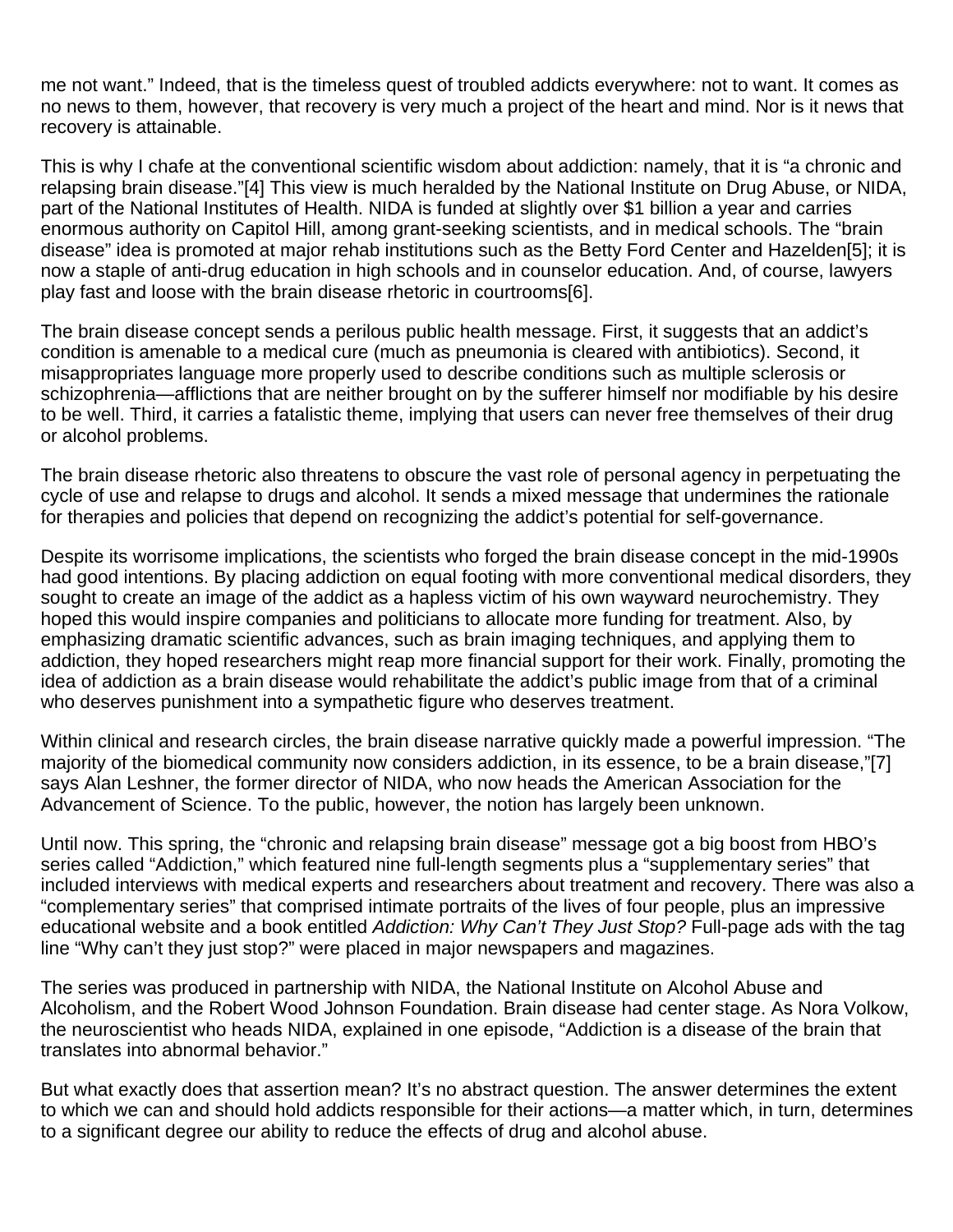According to Volkow and other neuroscientists, "brain disease" refers to disruptions in the brain's motivational and reward circuitry that result from the cumulative effect of repeated use of certain substances. As these neural pathways become "hijacked," use that started as voluntary becomes less and less deliberate, harder and harder to control, and, in the most extreme cases, even automatic. The process unfolds through the action of a major neurotransmitter called dopamine, which, under normal circumstances, increases in the presence of any salient stimulus that is important or pleasurable, such as food, sex, or social bonding. It serves as a "learning signal." An organism, animal or human, comes to desire, again and again, any experience that causes dopamine's release.

When drugs, as opposed to food or sex, serve as the stimulus, the dopamine release is especially intense. Thus, each new infusion "teaches" the brain to desire drugs. Ultimately, the urge to use heroin or cocaine overrides a person's interest in once-enjoyable activities—let alone the basic chores of living, which now seem drab by comparison. After a while, however, many addicts report getting very little pleasure from drinking or using drugs. So why does the intense desire to consume persist? According to Volkow and her colleagues, persistent exposure to drugs and alcohol damages the parts of the brain that evaluate experiences and plan appropriate actions.

Addicts' brains, says Volkow, "have been modified by the drug in such a way that absence of the drug makes a signal to their brain that is equivalent to the signal of when you are starving…. [It is] as if the individual was in a state of deprivation, where taking the drug is indispensable for survival. It's as powerful as that."[8]

What's so compelling about this model is that you can literally see it in action. Scientists use an imaging technique called positron emission tomography (PET) to produce a visual record of the brain on drugs. When a person is given a drug, or merely shown pictures of paraphernalia, a PET scan image will depict the brain's reward centers glowing red with a rush of dopamine-related metabolic activity.

Such PET scans are prominently featured in the HBO series, and they seem convincing. Biology, however, is not destiny. In fact, the brain of an addict who is experiencing a drug craving but fights it off also lights up like a Christmas tree—as brightly as the brain of a person who planned to obtain drugs to quell the craving—because resistance activates additional inhibitory centers in the brain.

Nor can scans permit scientists to predict reliably whether a person with a desire-activated brain will act on that desire. Indeed, researchers have noted that self-reported craving does not necessarily correlate with a greater chance of actually using cocaine.[9] In other words, scans cannot distinguish between an impulse that is irresistible and an impulse that can be resisted but is not. "You can examine pictures of brains all day," says philosopher Daniel Shapiro of West Virginia University, "but you'd never call anyone an addict unless he acted like one."[10]

We tend to think of the cocaine addict in the throes of a days-long binge. He frantically gouges himself with needles, jams a new rock into his pipe every 15 minutes, or hungrily snorts lines of powder. Or we think of the heroin junkie either nodding off or doubled over in misery from withdrawal, so desperate for the next hit that he'll get the money any way he can. In the grip of such forces, an addict cannot be expected blithely to get up and walk away. These tumultuous states—with neuronal function severely disrupted—are the closest drug use comes to being beyond the user's restraint.

Yet addicts rarely spend all of their time in conditions of such intense neurochemical siege. In the days between binges, for example, cocaine addicts make many decisions that have nothing to do with drugseeking. Should they clean the apartment? Try to find a different job? Kick that freeloading cousin off their couch for good? Heroin-dependent individuals often function quite well as long as they have regular access to some form of opiate drug in order to prevent withdrawal symptoms[11]. Most of my own patients even hold jobs while pursuing their heroin habits, which typically entail use about every six to eight hours.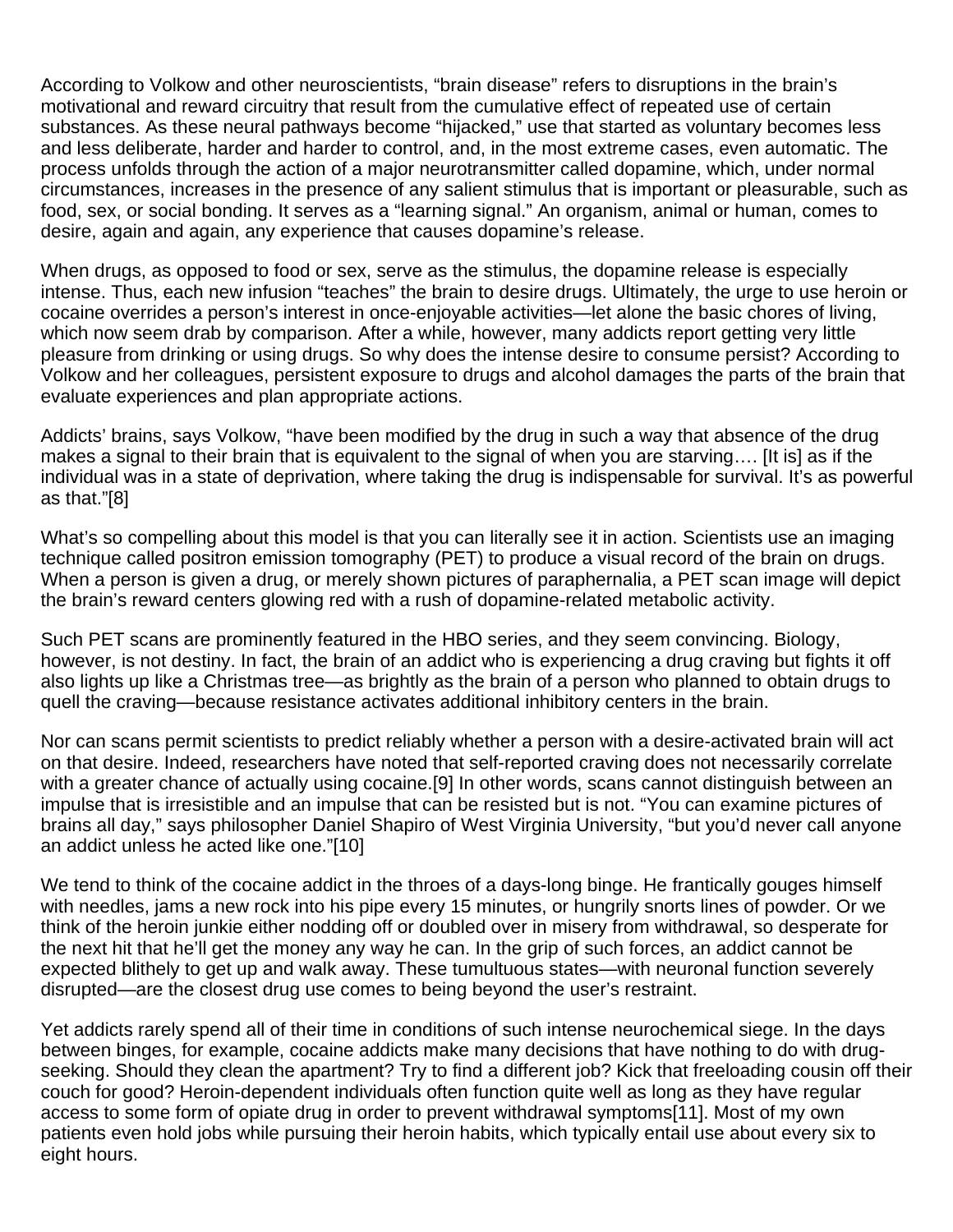In other words, there is room for other choices. These addicts could go to a Narcotics Anonymous meeting, for example, or enter treatment if they have private insurance, or register at a public clinic if they don't. And yes, they could even stop cold turkey. I've interviewed scores of opiate addicts who have done it. They take lots of Valium-type drugs to handle withdrawal and suffer through a few days of vomiting, diarrhea, and cramping.

When Jamie Lee Curtis, who abused painkillers, appeared on a recent Larry King show that was devoted to addiction (and plugged the HBO series), guest host Maria Shriver asked her, "What made you get clean?" She responded, "Well, you know what, that turning point was a—was really a moment between me and God. I never went to treatment. I walked into the door of a 12-step program and I have not walked out since." Apparently, Ms. Curtis never got the memo that addiction is a brain disease.

It is simply a fact that many people do stop spontaneously. It is also a fact that a lot of them will start up again weeks, months, or years later. But in the interim, they have command over whether or not they do.

The "chronic and relapsing" element of the brain disease narrative suggests that relapse is an inherent and virtually inevitable property of addiction. Volkow sums it up: "Just as an asthma attack can be triggered by smoke, or a person with diabetes can have a reaction if they eat too much sugar, a drug addict can be triggered to return to drug abuse." Scientists also explain the process in neurobiological terms. During the early phase of recovery, the brain's dopamine stores are still somewhat depleted from the recent period of heavy use, leading to feelings of apathy and "grayness," a state that can be temporarily reversed with more drugs.

What's more, according to this theory, the brain's dopamine-rich centers, even if they are less stoked than normal, remain hypersensitive, so that an encounter with an old drug buddy, say, or a whiff of whisky can provoke sharp craving, as Pavlov could have predicted.



Nonetheless, according to neuroscientist Steven Hyman, professor of neurobiology at Harvard Medical School, addicted individuals are not reduced to "zombies who are permanently controlled by external cues. As overvalued as drugs become, as potent as the effects of drug cues on behavior, other goals are not extirpated."[12]

An important therapy for reducing the intensity of craving in newly abstinent patients is called "relapse prevention," a form of cognitive-behavioral therapy, a well-established and effective treatment for depression and other conditions. Patients are helped to identify cues that reliably trigger a burst of desire to use the drug. These cues are generally the "people, places, and things" that the addict associates with drug use, but some of the triggers are curiously idiosyncratic. For example, a teacher trying to recover from cocaine addiction might begin to think lovingly about cocaine, even tasting it in the back of his throat, when he sees the powdered residue of classroom chalk[13].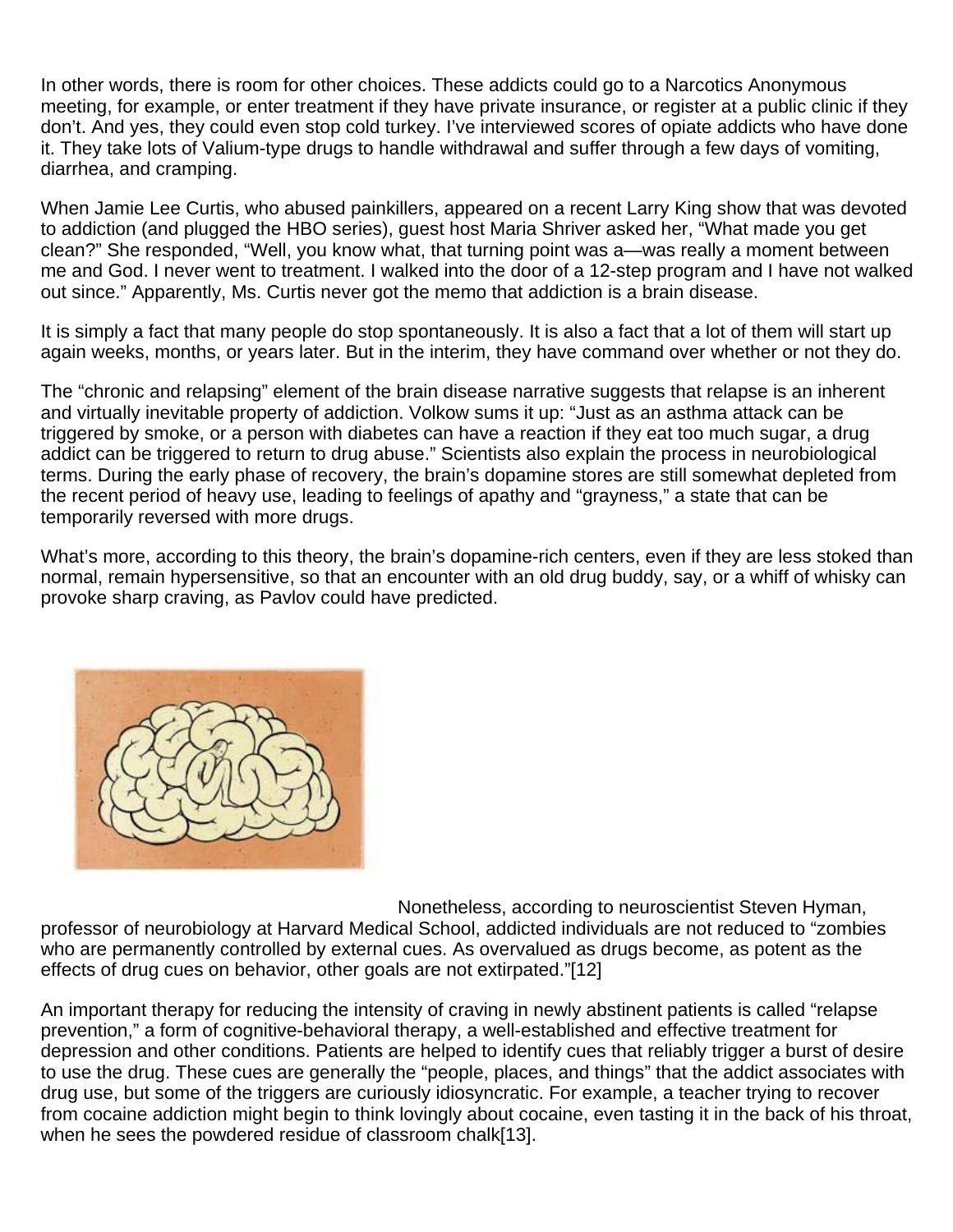Internal cues, such as stress and boredom, can be powerful too. Patients rehearse strategies for avoiding the cues if they possibly can, and managing the craving when they cannot. They learn to observe themselves when they have an urge to use so they can buy enough time to talk themselves out of acting.

Perhaps one day we'll develop a medication to blunt craving—and I'm sure I would prescribe it—but the fact is that even intense urges need not be obeyed. And as a person begins to develop other sources of pleasure and interest, these will generate their own outpouring of dopamine, to put it in brain-speak. But an addict won't replace substances with more compelling preoccupations without a reason; something has to be at stake. Sometimes it's a threat that gets his attention—the risk of jail, of losing a job, a family, or a reputation. Sometimes it's the challenge of facing who he has become.

Author Jacob Sullum has interviewed many drug users who became aware that they were sliding down the path to full-blown addiction—and pulled themselves back. "It undermined their sense of themselves as individuals in control of their own destinies. And so they stopped," Sullum writes. "That doesn't mean that giving up cocaine might not be harder for different people in different circumstances, but it does show that the chemical does not neutralize free will."[14]

Even among those who have not pulled themselves back from the brink, there is a broad range of behavior. Yes, some have held up gas stations to get money, but others have never stolen a cent. In fact, the shock of almost becoming a criminal, of stealing from a family member, or of sleeping through an infant's screams of pain was just what brought them in to our clinic. "My God, I almost robbed my own sister," one exclaimed in self-disgust. "What kind of mother am I?" asked another, incredulous at her dereliction.

During the most intense and troubled phase of their use, these patients had a spasm of self-reproach and a sudden flash of self-awareness that moved them to do something to fix their problem. It is epiphanies like these that make me wonder about the matter-of-fact pronouncement of several of the HBO experts that, in addiction, "the judgment part of the brain becomes completely nonfunctional." Granted, not every addict has an "aha!" moment—many are arm-twisted into our clinic by spouses, children, or the courts. But for those who do, it would be fascinating to know what their brain scans looked like at the time of revelation. Probably just as afire as those of addicts using cocaine.

Indeed, for those in recovery at any phase, the path back to use is well marked by scores of red flags small, deliberate choices, made many times a day: with whom to spend time, which neighborhoods to visit, whether to allow oneself to become bored. With each choice, the addict makes himself more vulnerable to continued use. These small decisions, then, are critical to relapse.

The process also indicates why we should not hesitate to hold actor Mel Gibson responsible for his alcohol-soaked anti-Semitic rant last year. And why Representative Patrick Kennedy was suffering from far more than a "brain disease" when he crashed his car on Capitol Hill last year. After all, a remorseful substance abuser almost always has substantial knowledge of how he behaves when under the influence, yet, in spite of this insight, sets anew the stage on which history will repeat itself.

Yes, it is true than an addict is not responsible for his inborn vulnerabilities, but once he knows he has them—a point made vividly clear by having lived firsthand through one or more harrowing episodes of reckless use—he is fully responsible for his actions.

"If the brain is the core of the problem," wrote former NIDA head Alan Leshner, "attending to the brain needs to be the core of the solution." In a seminal 1997 article in the journal Science entitled "Addiction Is a Brain Disease, and It Matters," Leshner goes on to explain how: by using "medications or behavioral treatments to reverse or compensate for brain changes."[15]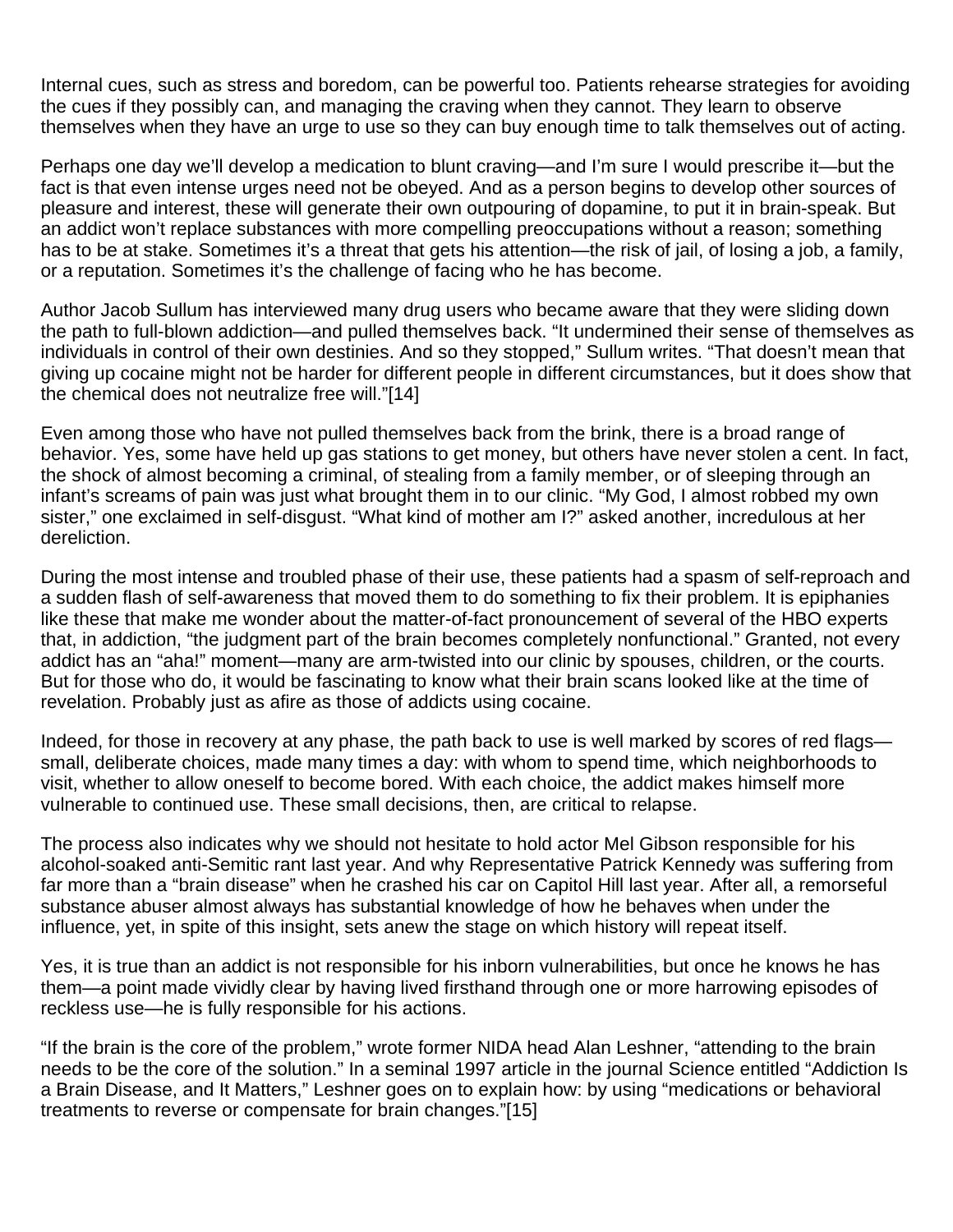Fortunately, I have never met a flesh-and-blood clinician who talks this way. Nor, apparently, has HBO. For all the brain scans and the focus on brain disease, the series presented savvy clinicians giving edifying tutorials on treatments—therapies aimed first and foremost at the *person*, not his physical organ. A poignant array of stories showed why it makes more sense to address the human factor than to set out to change the brain's chemistry.

Consider the HBO episode on a drug court in South Boston. Drug courts are jail-diversion programs that offer intensive, supervised substance-abuse treatment to addicts who have committed nonviolent, drugrelated crimes. Eligible offenders who choose drug court over routine court processing are closely monitored by a judge for roughly a year. If they fail a drug test or violate some other expectation, the judge administers swift and reliable sanctions, such as community service or a night in jail. Subsequent violations elicit more severe punishments, culminating in incarceration if the offender continues to flout the rules. The judge also rewards good behavior. A participant who does well for several months progresses to a new phase of treatment with less intense oversight.

Most patient-offenders respond well to this graduated behavioral approach. Swift response to infractions drives home the message that one's own actions are taken seriously—that the addict controls his fate. Dropout rates are significantly lower than in standard treatment, and criminal recidivism is reduced compared with standard court processing with probation[16]. Contrary to conventional psychiatric wisdom, addicts don't have to want to change their lives for a treatment program to succeed. Gradually, they absorb the values of the program as they appreciate the benefits of drug-free living[17].

With the prospect of doing time hanging over his head, an offender is more likely to finish treatment. Leverage is crucial. "Drug court uses the power of the judge to get people to change their way of life," said the judge in the HBO documentary, Robert P. Ziemian. "The fact that [participants] have coercion keeps them facing their problems" in treatment. In short, the judge holds the person, not his brain, accountable for setbacks and progress.

Volumes of data attest to the fact that the longer addicts stay in treatment, the better their chances of turning their lives around. Holding people accountable for resuming use is not "blaming the victim," as the brain disease model implies. To the contrary, acknowledging their responsibility expresses faith in a human capacity for restraint and self-determination—a much more optimistic and realistic message than "young man, you have a chronic and relapsing brain disease."

By combining the moral and medical approaches to treatment—which work better together than either does alone—drug courts have proven an effective innovation. At the heart of drug courts (and there are now over 1,600 around the country) is a well-established practice called contingency management[18]. A broad scientific literature shows that rewards and sanctions for behavior typically exert a dramatic effect on a person's drug use[19]. By contrast, no amount of reinforcement or punishment can alter the course of a truly autonomous biological condition. Imagine bribing an Alzheimer's patient to keep her dementia from worsening, or threatening to impose a penalty on her if it did[20].

Another valuable intervention is self-help. An episode about Steamfitters Local Union 638 in Astoria, Queens, featured an employee-assistance program headed by a charismatic steamfitter, a recovering alcoholic who drove home the point that "we use brotherhood as a way of intervening." Borrowing from AA , the union program provided round-the-clock social support and a community of peers, some of whom have been sober for many years.

Unfortunately, the HBO series barely mentioned Alcoholics Anonymous itself, the most widely used and successful method for staying sober. "Well-done studies repeatedly find that AA is more effective in moving people to abstinence than any other form of outpatient treatment for alcoholism," says Keith Humphreys, professor of psychiatry at Stanford University and an expert in the field. "On additional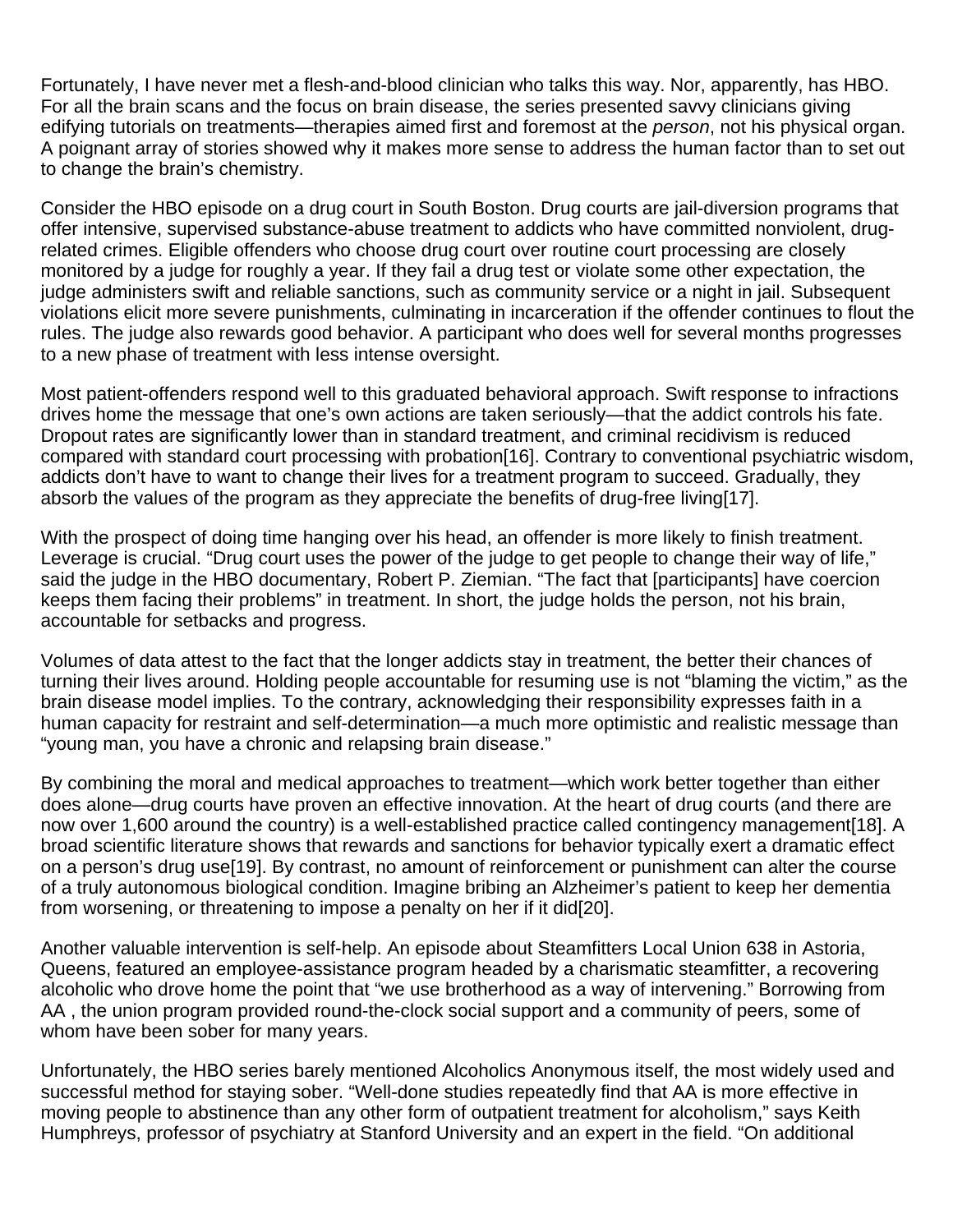measures, like reduced days missed at work, improvement in depression, and better family life, AA is comparable to other treatment. And, what's more, the price is right: it's free."[21]

The omission by HBO, however, was not altogether surprising. After all, the AA fellowship extols the idea that the alcoholic must enter into nothing less than a crucible of character change—must become more humble, honest, and morally reflective by working through the program's 12 steps. This is not a philosophy that meshes well with the biological version of addiction.

One of the most riveting HBO episodes was a full-length profile of Lisa, a 37-year-old woman living in a run-down hotel room in Toronto and working as a call girl. For most of the show, we see her sitting on the bed talking to the filmmaker behind the camera. She is animated, engaging, and witty. Flipping her shiny brown hair and inspecting her well-kept nails, she talks eagerly about how much she makes selling sex, how much she spends on drugs, and what cocaine feels like ("someone coming up behind you and hugging you…warm").

Lisa's cell phone rings about every ten minutes, and she flirts with the prospective johns. Then it is time to use. "Wanna see me get high?" she asks the filmmaker. She injects cocaine in a very deliberate manner, and when she hits a dud vein in her arm, which happens four times, she moves on to another one unfazed.

Lisa has been through many rehabs, we are told. When she was filmed, she was healthy and engaging; in other words, she looked and talked like someone who was recently abstinent but is back in the early stages of her next downward spiral. She has no interest in stopping things at this point. "Right now, I am in no position to go into recovery. [This way of life] is working for me…. I have money, drugs, business. I'm O.K."

To say Lisa's problem is the effect of cocaine on her brain is to miss the true threat to her well-being: Lisa herself. "I always use for a reason. It's repressing what needs to be repressed," she says. She yearns for "oblivion" through drugs and calls her use "complete selfishness."

Lisa's saga is a stunning illustration of the shortcomings of the medicalized view of addiction, which is silent on the fact that many people are drawn to drugs in the first place because the substances temporarily help quell all manner of pain they endured before ever becoming addicted: persistent selfloathing, anxiety, alienation, deep-seated intolerance of stress or boredom, pervasive loneliness. When Lisa says she seeks "oblivion," I am reminded of screenwriter Jerry Stahl and his potent memoir of addiction, *Permanent Midnight*: "The point is, everything, good or bad, boils back to the decade on the needle, and the years before that imbibing everything from cocaine to Romilar, pot to percs, LSD to liquid meth and a pharmacy in between: a lifetime spent altering the single niggling fact that to be alive means being conscious."[22]

Cocaine, heroin, or alcohol may provide relief, but it is temporary, and when the addict finally does stop, the raw vulnerabilities that prompted his devotion to drugs in the first place are still there, throbbing like a fresh surgical incision as the painkillers wear off.

High-quality long-term rehabilitation takes the personal dimension of drug abuse seriously. Phoenix House, a nonprofit institution based in New York, is the national leader in this approach, and HBO featured one of its rehab programs for adolescents. Phoenix Academy in Austin, Texas, provides up to 24 months of residential care with the underlying philosophy that the addict himself, not his drug or his brain, is the primary problem. Addiction is understood more as a symptom than a disease. The root pathology is the patient's failure to engage in purposeful activity and achievement, and to acquire a feeling of selfworth and a capacity for self-control. On top of this, a young person's heavy drug use derails him from completing the maturational tasks of adolescence. By age 18, he is lost when it comes to consolidating a personal identity, forming a concept of his future, or figuring out how to give his life meaning.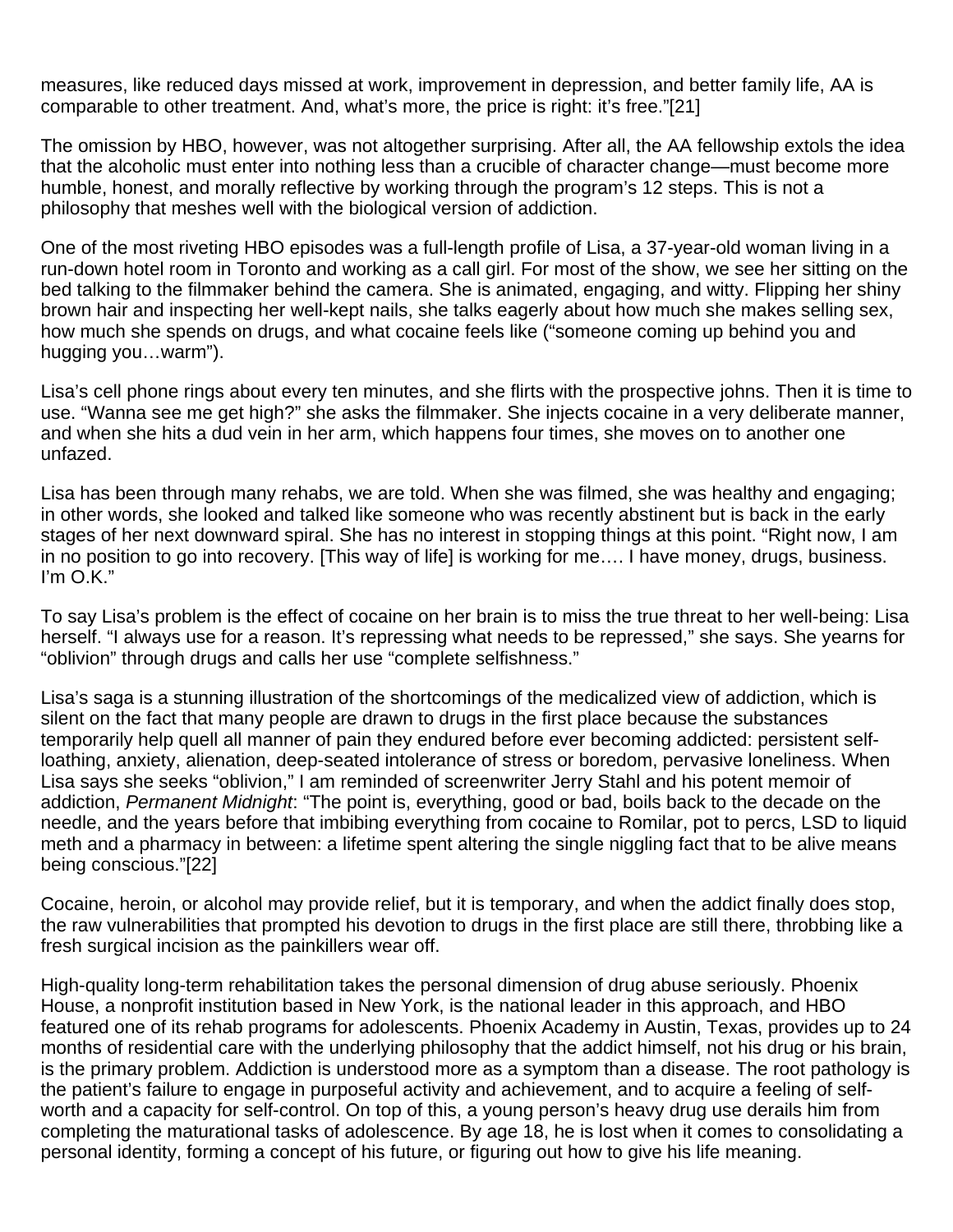"Drugs cover up all your problems," says Ted, a teenager forced by his parents to attend the academy. "Here there are no drugs, so you are forced to deal with your problems. [It] makes you internalize wanting to have a schedule and needing to stay busy all the time."

All residents must work, get an education, or learn a skill. When patients are deterred from acting on every impulse, they can learn the basic psychological skills so many of us take for granted: how to delay gratification, develop relationships based on trust, devise internal strategies for coping, and accumulate the small successes that eventually coalesce into a sense of self-worth. They learn to live in cooperation with others and to accept authority and supervision—concepts essential to workplace success.

By the time I had finished watching episodes like the one on Phoenix Academy, I realized that the series had actually made most of the points I would want the public to know about addiction, potential treatments, and the dynamics of recovery. It showed the profound truth about drug abuse: that individuals have the power to shape their own lives. It was a notable conclusion that all of the featured scientists supported as well—even though the brain disease rhetoric would imply otherwise. To be sure, PET scans and tutorials on neurobiology have a part in any comprehensive examination of addiction but, in the end, it was hard to imagine that viewers could come away thinking that the addict's disembodied brain held the secrets to understanding or helping him. The human face of the series could not help but dispel such a narrow impression.



I am a clinician. I treat real-life patients. As a pragmatist, I can't see the advantage of conceptualizing addiction as a "chronic and relapsing brain disease." At the same time, no reasonable person would disagree that addiction is mediated through the dopamine system of the brain. Or that intense activation of the dopamine system makes it more difficult for users to quit. Or that genetic factors influence the intensity of the effect that users derive from substances, the rapidity with which they develop compulsive use, the potency of their cue-related craving, and the severity of withdrawal symptoms.

Nevertheless, I remain loyal to the more traditional understanding of the word "addiction," the one that I assume the general public holds: namely, that addiction is a condition in which people engage in damaging and compulsive use of mind-altering substances. To me, that definition casts behavior as the essence of the problem; it also stipulates that addicts themselves have the ability to change that behavior.

I prefer the language of self-agency because it is the one that translates best into efforts to prevent, treat, and overcome addiction. Perhaps one day discoveries unearthed by brain science will oblige me to reconsider, and talking about addiction in the idiom of neurobiology will be more fruitful in the clinical domain. But for now, people like me must engage a patient in a consideration of *himself*—his anxieties and aspirations—not his brain.

Sally Satel *is a psychiatrist and resident scholar at the American Enterprise Institute. She earned her master's degree at the University of Chicago and her M.D. at Brown. The author of "PC, M.D." and coauthor of "One Nation Under Therapy," she works part-time at the Oasis Drug Treatment Clinic in Washington, D.C.*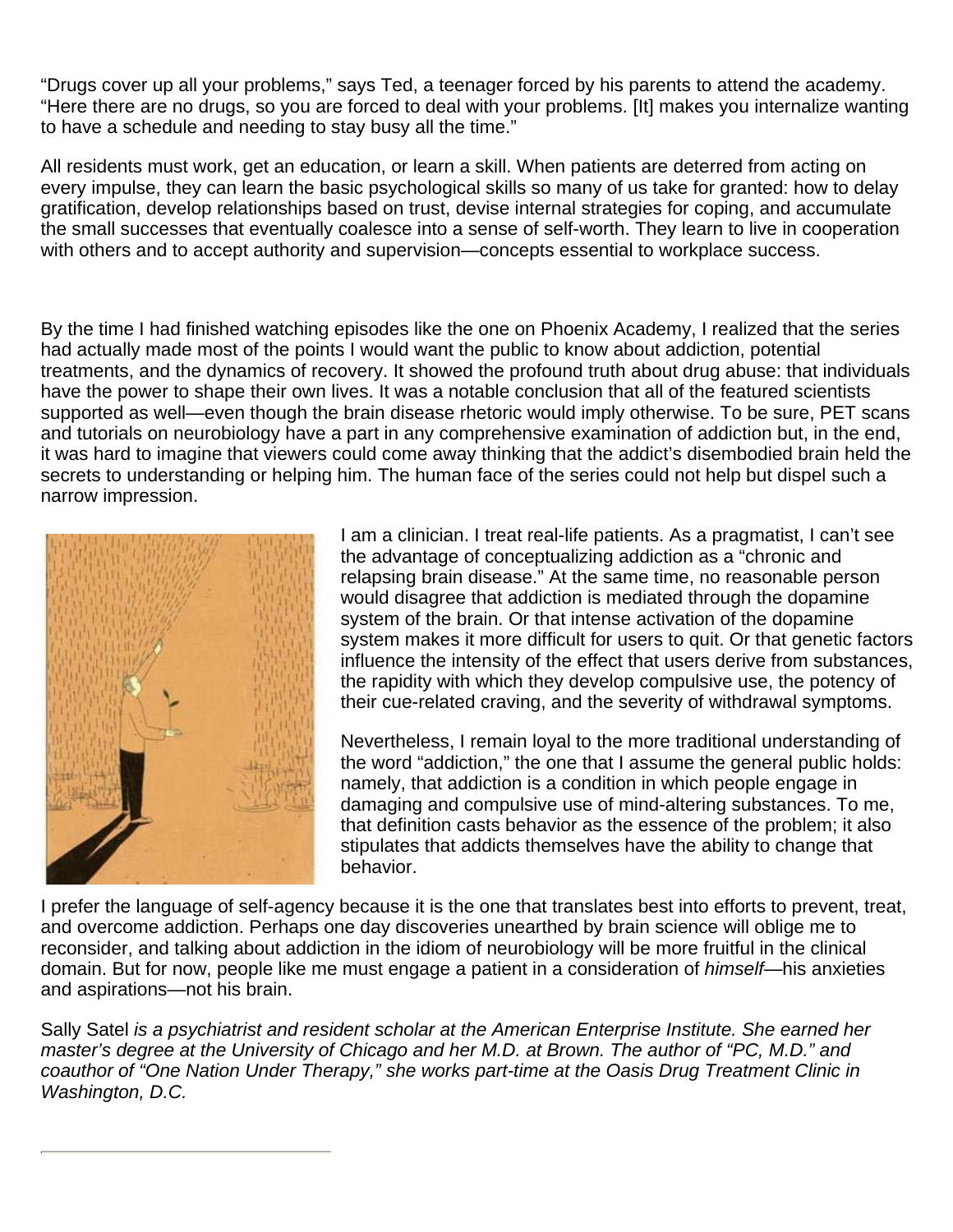[1] 15.4 million people abuse alcohol only; 3.6 million abuse drugs only; 3.3 million abuse both drugs and alcohol. U.S. Department of Health and Human Services, National Survey on Drug Use and Health, 2004.

[2] "Substance Abuse: The Nation's Number One Health Problem," Institute for Health Policy, Brandeis University, 2001.

[3] Samuel B. Bacharach, "Battling Addiction: The Workplace Matters." http://www.hbo.com/addiction/treatment/374 battling addiction.html (accessed July 2, 2007).

U.S. Department of Labor, "General Workplace Impact," http://www.dol.gov/asp/programs/drugs/workingpartners/stats/wi.asp (accessed July 3, 2007)

"NIDA InfoFacts: Workplace Trends," National Institute on Drug Abuse. http://www.nida.nih.gov/infofacts/workplace.html (accessed July 2, 2007).

[4] Gene M. Heyman, "Is addiction a chronic relapsing disease?", in Drug Addiction and Drug Policy, ed., Philip B. Heymann and William N. Brownsberger (Cambridge, Mass.: Harvard University Press, 2001), p. 82.

[5] "New booklet explains addiction as a brain disease", in *Alive and Free*, Hazelden, April 2, 2007. http://www.hazelden.org/web/public/ade70402.page (accessed July 2, 2007).

[6] The incoherence with which some discuss the brain disease model is nicely illustrated by this quotation from a physician associated with the Betty Ford Clinic: "There's been no change in the concept. It is now clearly recognized as a brain disease, a bio-psycho-spiritual-socio disease. Now these facts are more widely known and accepted by the public." "BFC Pioneer Dr. James West, 93, Stays the Course," Betty Ford Center. http://www.bettyfordcenter.org/news/innews/narticle.php?id=19 (accessed July 2, 2007).

[7] Alan I. Leshner, "Addiction Is a Brain Disease," *Issues in Science and Technology*, Spring 2001. http://www.issues.org/17.3/leshner.htm (accessed July 3, 2007)

[8] Nora Volkow, "What is Addiction?", http://www.hbo.com/addiction/understanding\_addiction/18\_what\_is\_addiction.html (accessed July 2, 2007)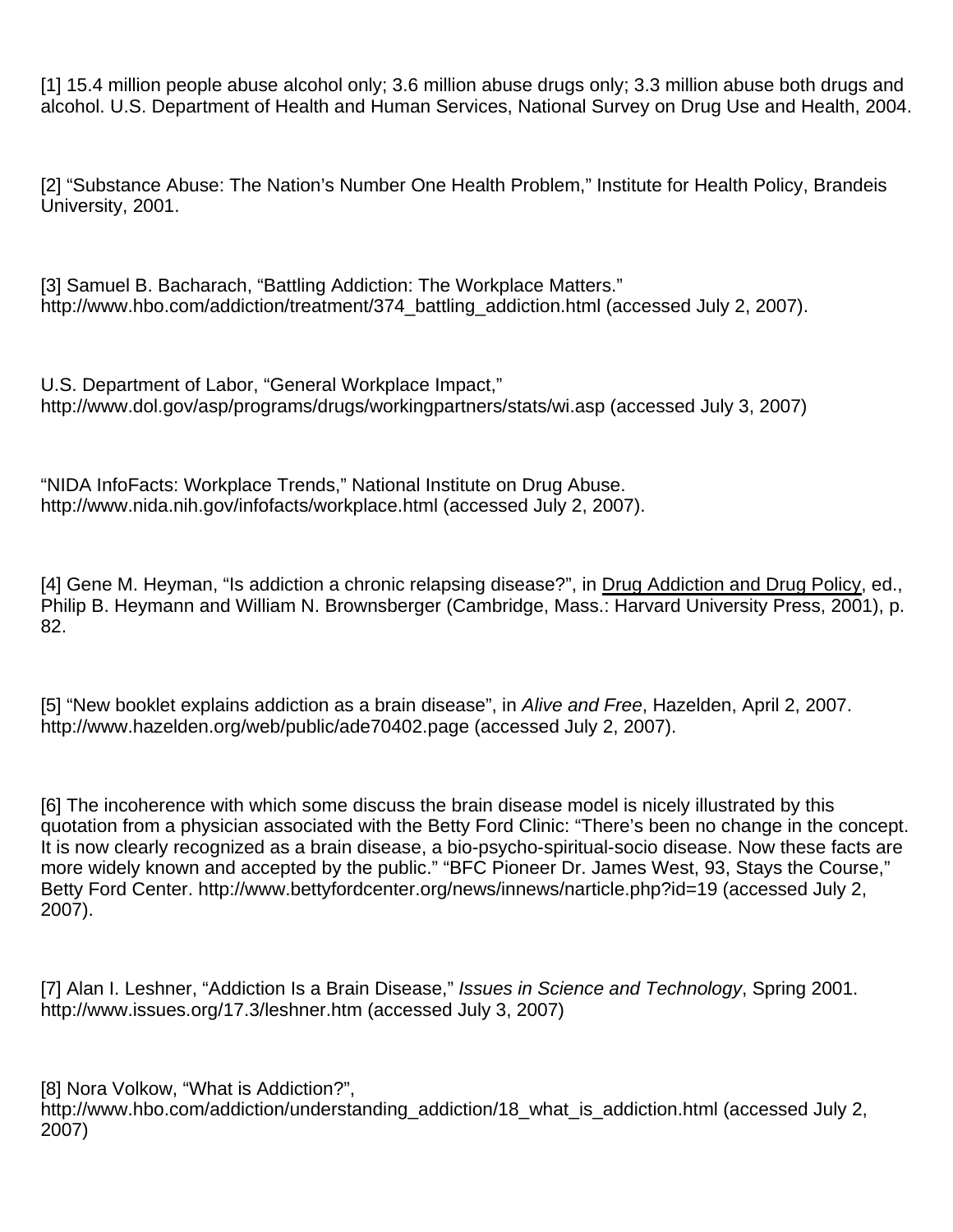[9] R.D. Weiss, M.L. Griffin, C. Mazurick, et al., "The relationship between cocaine craving, psychological treatment, and subsequent cocaine use," *American Journal of Psychiatry*, 160 (2003), pp. 1320-1325.

[10] Daniel Shapiro, Ph.D., "Addiction, Responsibility, and Drug Policy", presentation at University of Minnesota at Morris, May 1997.

[11] Medication like methadone, which quell withdrawal symptoms from heroin such as nausea, muscle cramps, and chills, can be very helpful- but they involve the patient in the conscious decision to take it.

[12] Steven Hyman, "The Neurobiology of Addiction: Implications for Voluntary Control of Behavior," *American Journal of Bioethics,* 7(1) (2007), pp. 8-11.

[13] William R. Uttal, The New Phrenology: The Limits of Localizing Cognitive Processes in the Brain, (Cambridge, Mass.: MIT Press, 2003).

[14] Jacob Sullum, Saying Yes: In Defense of Drug Use, (New York: Tarcher/Putnam, 2003).

[15] Alan I. Leshner, "Addiction Is a Brain Disease, and It Matters," *Science*, Vol. 287, No. 5335 (1997), pp. 45-47.

[16] A randomized, experimental study of drug court vs. probation showed a significant reduction in recidivism lasting 3 years post-admission. D. C. Gottfredson, S. S. Najaka, B. Kearley, "Effectiveness of drug treatment courts: Evidence from a randomized trial," *Criminology & Public Policy*, 2 (2003), pp. 171- 196.

[17] D. Marlowe, "Integrating Substance Abuse Treatment and Criminal Justice Supervision," *Science and Practice Perspectives,* August 2, no. 1 (2003), pp. 4-14

[18] Herbert Fingarette, Heavy Drinking: The Myth of Alcoholism as a Disease, (Berkely, Calif.: University of California Press, 1989).